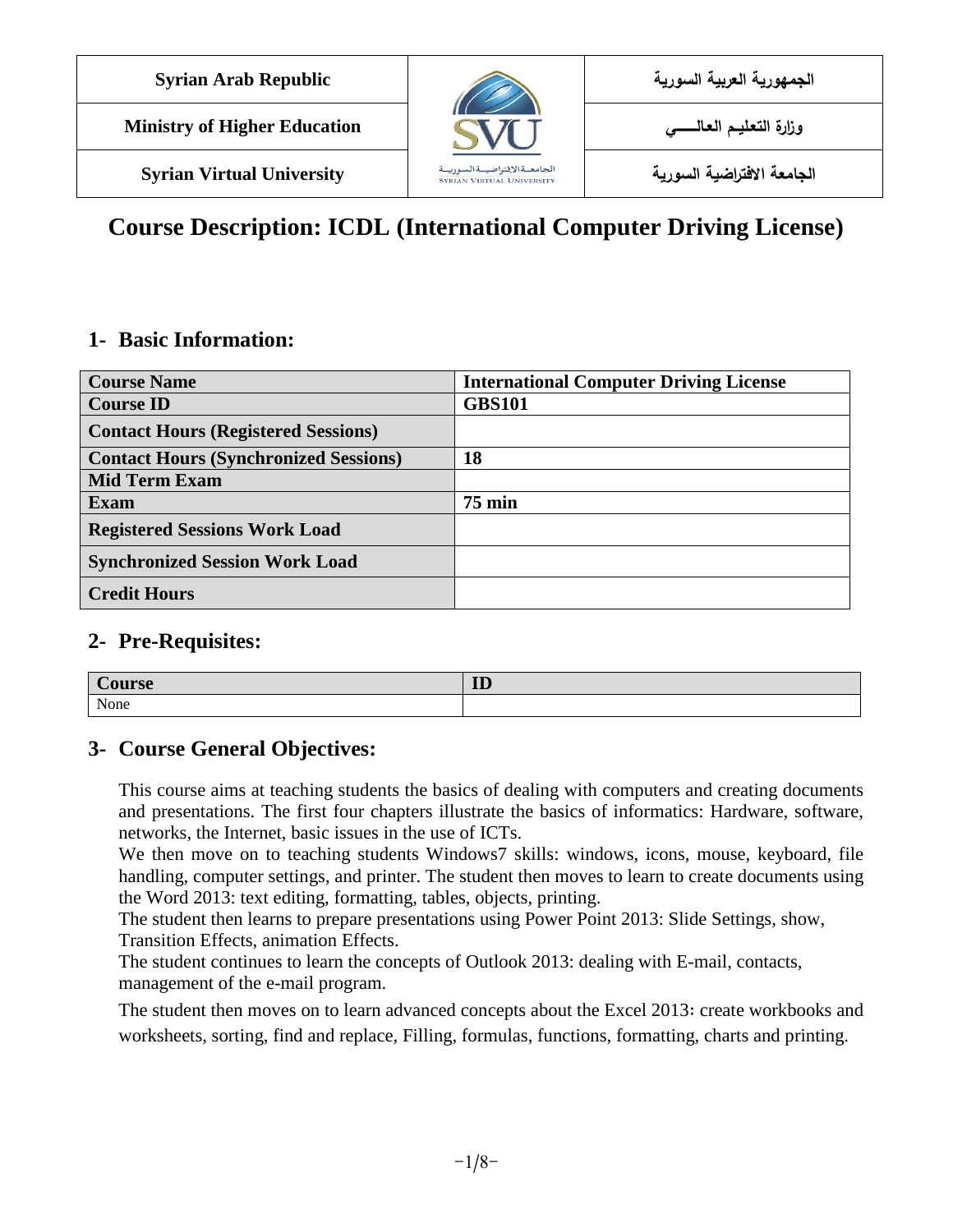

**Ministry of Higher Education العـالـــــــــي التعـليــم وزارة**

**الجامعة االفتراضية السورية University Virtual Syrian**



## **4- Intended Learning Outcomes (ILO):**

| Code             | <b>Intended Learning Outcomes</b>                |
|------------------|--------------------------------------------------|
| ILO1             | <b>Computer's Hardware</b>                       |
| ILO2             | <b>Computer's Software</b>                       |
| ILO3             | Networks and Internet                            |
| ILO <sub>4</sub> | <b>Information and Communication Technology</b>  |
| ILO <sub>5</sub> | <b>Windows 7 Basics</b>                          |
| <b>ILO6</b>      | Windows 7 Files and Folders                      |
| ILO7             | Controlling The Computer and Printer             |
| <b>ILO8</b>      | Word 2013 Basics                                 |
| <b>ILO9</b>      | Dealing With Documents                           |
| <b>ILO10</b>     | <b>Documents Formatting</b>                      |
| <b>ILO11</b>     | Word 2013 Tables and Objects, page layout        |
| ILO12            | <b>PowerPoint 2013 Basics</b>                    |
| <b>ILO13</b>     | PowerPoint 2013 Formatting and Show              |
| <b>ILO14</b>     | <b>Outlook 2013 Basics</b>                       |
|                  | <b>ILO15</b>   Excel 2013 Basics                 |
|                  | <b>ILO16</b>   Excel 2013 Formulas and Functions |
| ILO17            | Excel 2013 Charts                                |
| <b>ILO18</b>     | Excel 2013 Formatting and page layout            |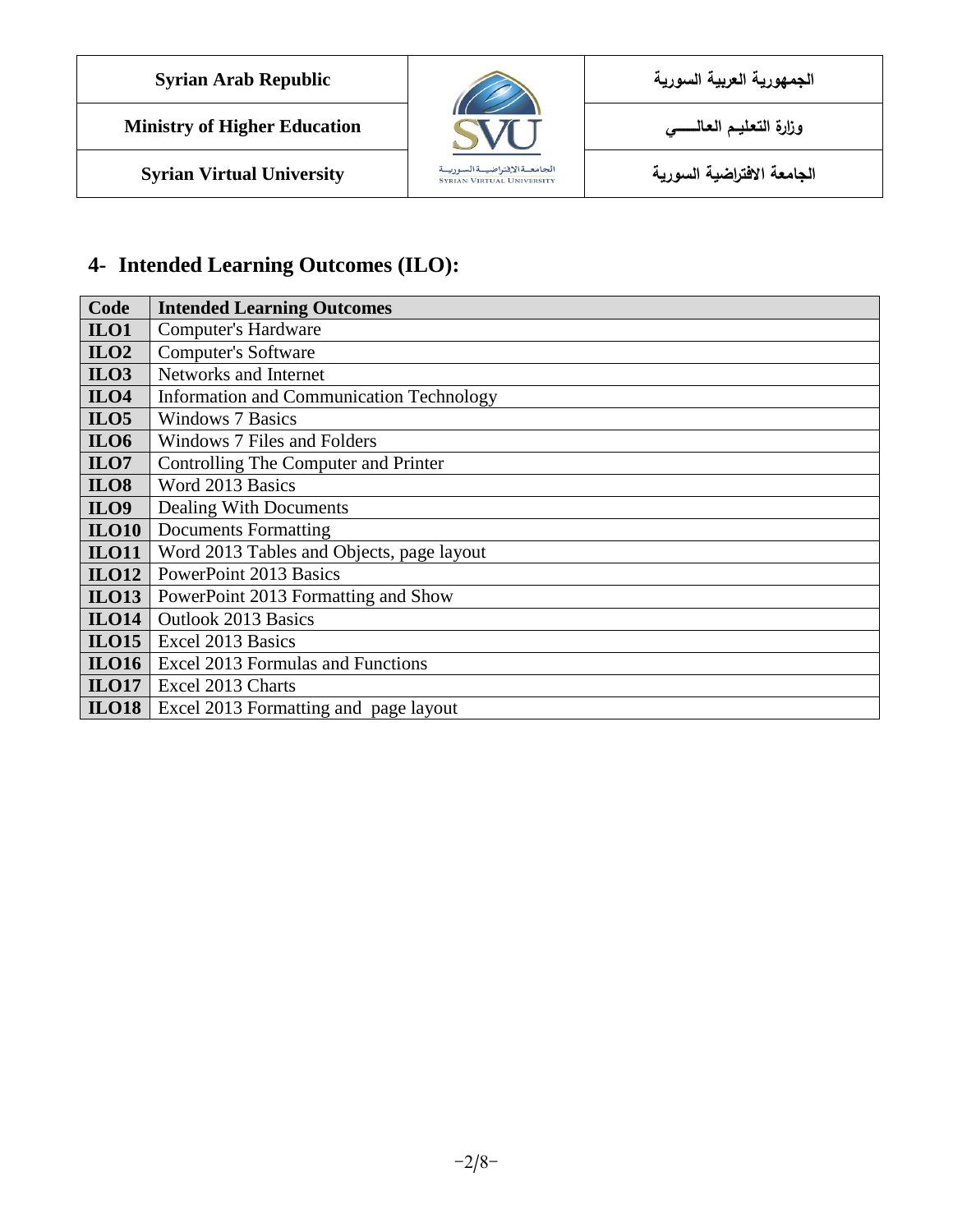

**Ministry of Higher Education العـالـــــــــي التعـليــم وزارة**



**الجامعة االفتراضية السورية University Virtual Syrian**

### 5- **Course Syllabus** (18 hours of total synchronized sessions)

**RS:** Recorded Sessions**; SS:** Synchronized Sessions**;** 

| <b>ILO</b> | <b>Course Syllabus</b>                                                                                                                                                                                                             | <b>RS</b> | <b>SS</b>    | <b>Type</b>                                          | <b>Additional</b><br><b>Notes</b> |
|------------|------------------------------------------------------------------------------------------------------------------------------------------------------------------------------------------------------------------------------------|-----------|--------------|------------------------------------------------------|-----------------------------------|
| ILO1       | <b>Hardware</b><br><b>Computer Types</b><br>Memory and Storage device<br>$\bullet$<br>Input/output Units                                                                                                                           |           | $\mathbf{1}$ | Practices<br>$\mathbf{I}$                            |                                   |
| ILO2       | <b>Software</b><br>Program Code.<br>Operating System.<br><b>Application Software</b>                                                                                                                                               |           | 1            | Practices<br>$\Box$                                  |                                   |
| ILO3       | <b>Networks</b><br><b>Network Types</b><br>$\bullet$<br>Internet<br>$\bullet$<br><b>Internet Connections</b><br>$\bullet$<br><b>Intranet and Extranet</b>                                                                          |           | 1            | Practices<br>Ш                                       |                                   |
| ILO4       | <b>Information</b><br><b>ICT</b><br>and<br><b>Communication Technology</b><br>ICT in every Day Life<br>Health and Environment when<br>$\bullet$<br>using computer<br>Security<br>Law                                               |           | 1            | Practices<br>$\Box$                                  |                                   |
| ILO5       | <b>Windows7 Basics</b><br>Windows 7 new features.<br>$\bullet$<br>Using the Mouse.<br>Working with Icons.<br>Working with Windows<br>Using Help.                                                                                   |           | $\mathbf{1}$ | Exercises<br>$\Box$<br>Assignments<br>Practices<br>П | Windows 7                         |
| ILO6       | <b>Windows7 Files and Folders</b><br>Creating Files and Folders.<br>Common File Types.<br>$\bullet$<br>Word Pad<br>Display and Sorting Files.<br>Copy and Move Files<br>and<br>Folders.<br>Delete and Restore Files and<br>Folders |           | $\mathbf{1}$ | Exercises<br>Assignments<br>Practices<br>$\Box$      | Windows 7                         |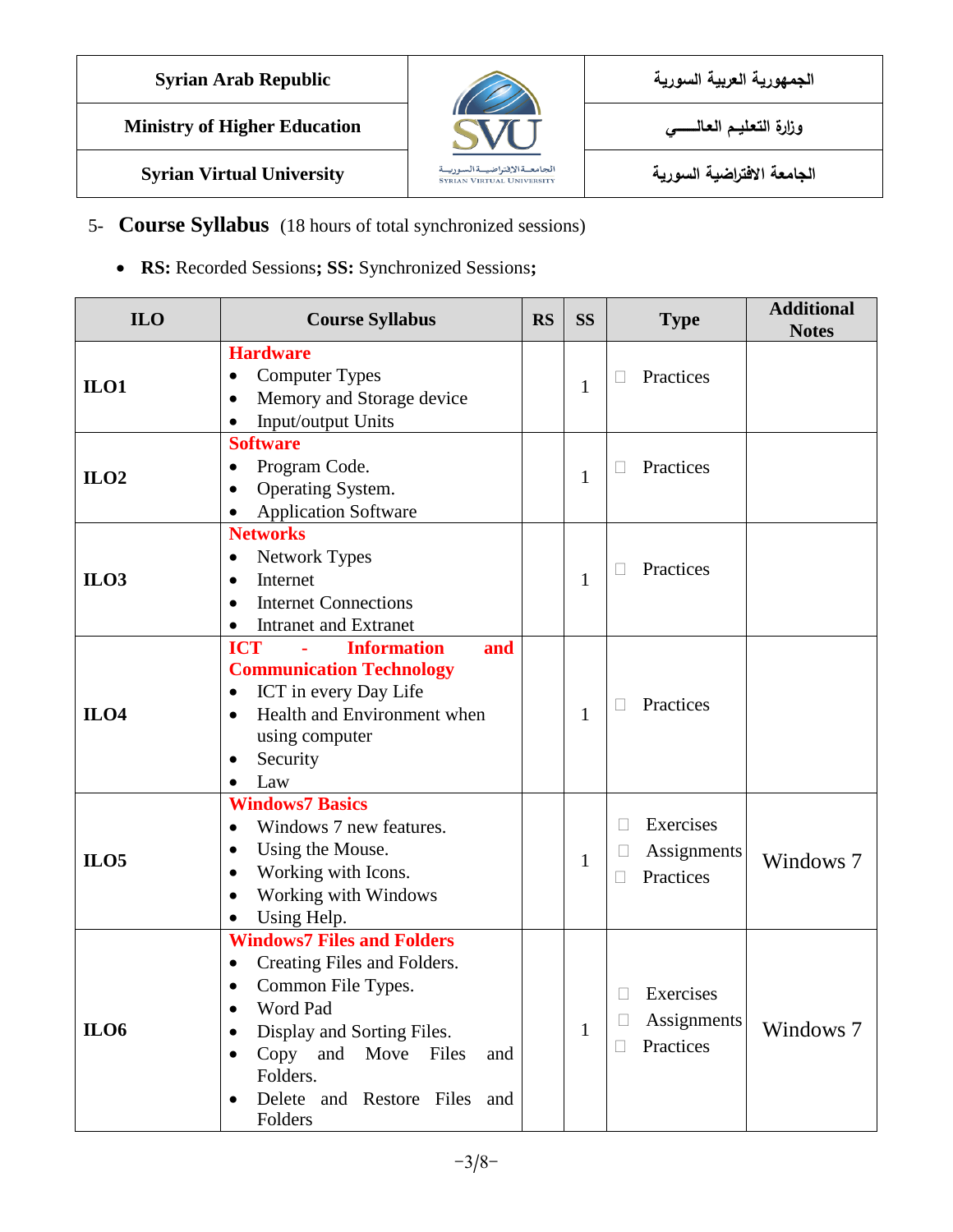**Ministry of Higher Education العـالـــــــــي التعـليــم وزارة**



**الجامعة االفتراضية السورية University Virtual Syrian**

|                  | Search Files and Folders.                                 |              |                           |                  |
|------------------|-----------------------------------------------------------|--------------|---------------------------|------------------|
|                  | Compressing Files.                                        |              |                           |                  |
|                  | <b>Controlling The Computer</b><br>Change Date and Time.  |              |                           |                  |
|                  | Change Volume Setting.<br>$\bullet$<br>Screen Resolution. |              |                           |                  |
|                  |                                                           |              |                           |                  |
|                  |                                                           |              |                           |                  |
|                  | Desktop Options.                                          |              | Exercises<br>$\mathbb{R}$ |                  |
| ILO7             | Keyboard Language Settings.                               | $\mathbf{1}$ | Assignments               | Windows 7        |
|                  | Mouse Settings.<br>Gadgets.                               |              | Practices                 |                  |
|                  | <b>Print Management</b>                                   |              |                           |                  |
|                  | Install a new printer.<br>٠                               |              |                           |                  |
|                  | Changing the Default Printer.                             |              |                           |                  |
|                  | Printing Options.<br>$\bullet$                            |              |                           |                  |
|                  | Manage Print Jobs.                                        |              |                           |                  |
|                  | <b>Word 2013 Basics</b>                                   |              |                           |                  |
|                  | Word 2013 Interface.                                      |              | Exercises<br>П            |                  |
| <b>ILO8</b>      | New Document.                                             | $\mathbf{1}$ | Assignments               | <b>Word 2013</b> |
|                  | Save Document.                                            |              | Practices<br>Г            |                  |
|                  | <b>Using Help</b>                                         |              |                           |                  |
|                  | <b>Dealing with Documents</b>                             |              |                           |                  |
|                  | Text Editing.<br>٠                                        |              |                           |                  |
|                  | Selecting Text.<br>٠                                      |              | Exercises                 |                  |
|                  | Insert Symbols.                                           |              | Assignments               |                  |
| ILO <sub>9</sub> | Copy and Move Text.                                       |              | Practices                 | <b>Word 2013</b> |
|                  | Undo and Redo<br>$\bullet$                                |              |                           |                  |
|                  | Find And Replace                                          |              |                           |                  |
|                  | Document Views.                                           |              |                           |                  |
|                  | <b>Document Formatting</b>                                |              |                           |                  |
|                  | Font Types.                                               |              | Exercises                 |                  |
|                  | <b>Text Format</b>                                        |              | Assignments               |                  |
| <b>ILO10</b>     | Paragraphs Format                                         | 1            | Practices                 | <b>Word 2013</b> |
|                  | Lists                                                     |              | Н                         |                  |
|                  | <b>Styles</b>                                             |              |                           |                  |
|                  | Page Layout.                                              |              |                           |                  |
|                  | <b>Word 2013 Tables and Objects</b>                       |              |                           |                  |
|                  | Working with Tables.                                      |              | Exercises                 |                  |
| <b>ILO11</b>     | Working with Graphical objects                            | 1            | Assignments               | <b>Word 2013</b> |
|                  | <b>Page Layout</b>                                        |              | Practices                 |                  |
|                  | Page Layout                                               |              |                           |                  |
|                  | Page Margins                                              |              |                           |                  |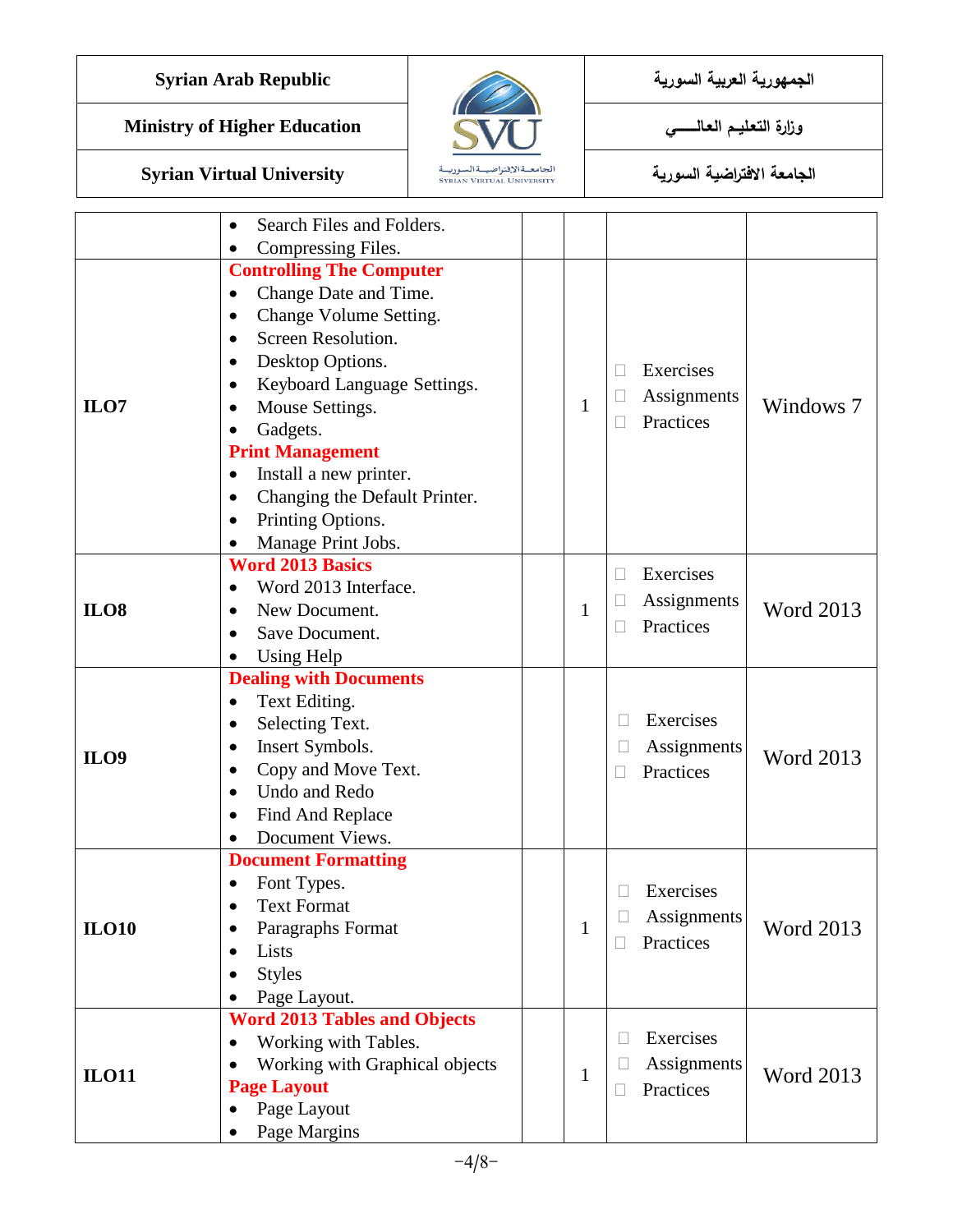**Ministry of Higher Education العـالـــــــــي التعـليــم وزارة**



**الجامعة االفتراضية السورية University Virtual Syrian**

#### • Header and Footer • Spell Checking • Printing PowerPoint 2013  $\Box$  Exercises Assignments **Practices** 1 **PowerPoint 2013 Basics** • PowerPoint2013 Interface. • Create New Presentation. Save a Presentation. • Dealing with Presentation. • Presentation Preview. **ILO12** PowerPoint 2013 □ Exercises  $\Box$  Assignments  $\Box$  Practices 1 **PowerPoint 2013 Formatting**  • Formatting. • Themes • Slide Formatting. • Slide Master. **PowerPoint 2013 Show** • Slide Show. • Transition Effects. • Animation Effects. **ILO13** Outlook 2013 **Exercises Assignments Practices** 1 **Outlook 2013 Basics** • Dealing with E-Mail • Contact and Contact Groups • Manage Outlook 2013. **ILO14** Excel 2013 **Exercises Assignments**  $\Box$  Practices 1 **Excel 2013 Basics** • Excel2013 Interface • Create New Workbook • Save Workbook • Open Workbook. • Cells Selection. • Insert and Delete Columns and Rows. • Cell Size. • Freeze Panes. • Dealing with Worksheets. • Dealing with Cells • Sorting • Find and Replace. Filling. **ILO15** Excel 2013 **Exercises**  $\begin{array}{c|c}\n1 & \text{A} \n\end{array}$  Assignments **Excel 2013 Formulas and Functions**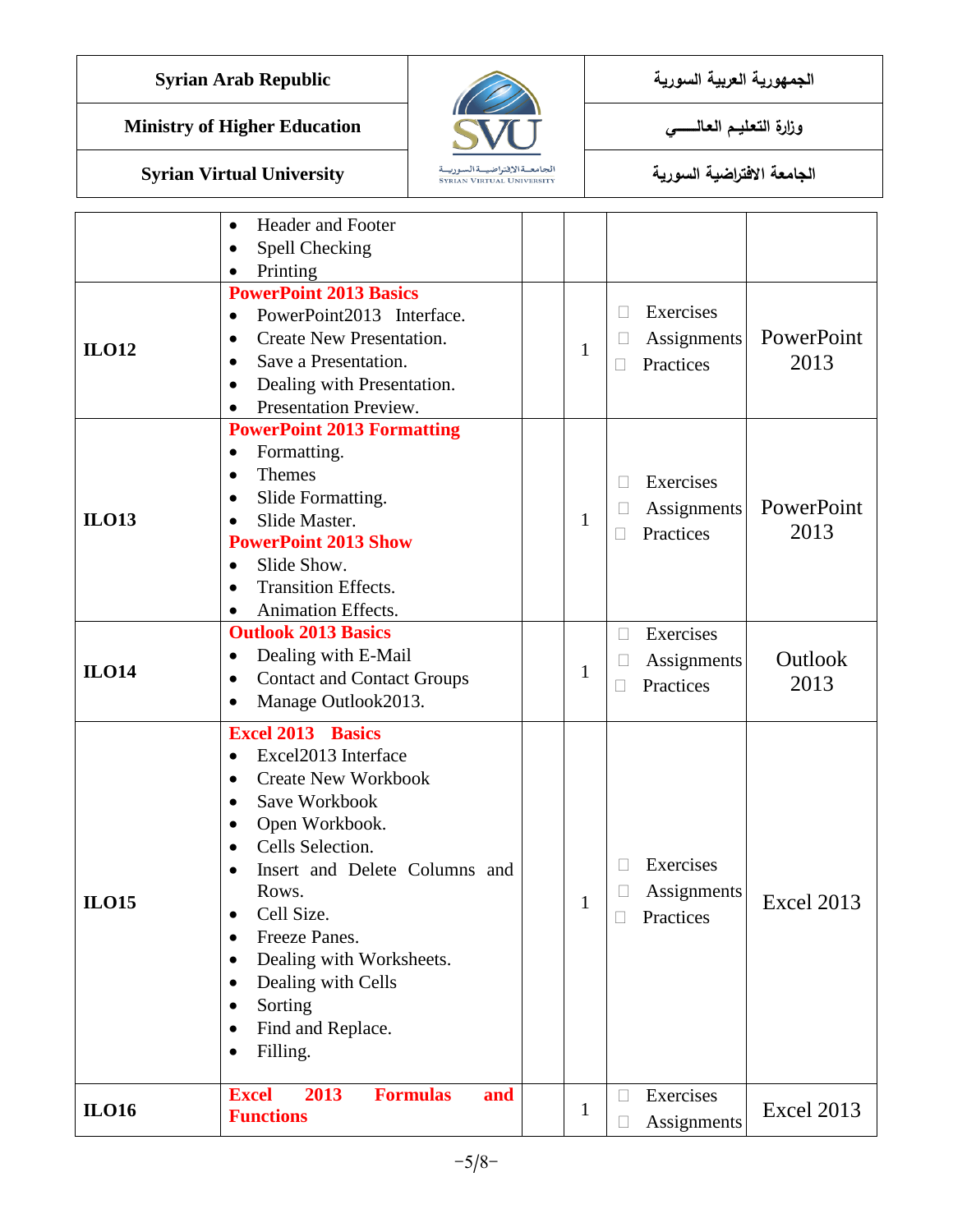**Ministry of Higher Education العـالـــــــــي التعـليــم وزارة**



# **الجامعة االفتراضية السورية University Virtual Syrian**

|              | Formulas.<br>$\bullet$<br>Formulas Writing.<br>$\bullet$<br>Cell Referencing.<br>$\bullet$<br>Formulas Errors.<br>$\bullet$<br>Formula Checking.<br>$\bullet$<br>Functions.                                                                                                                                                                                                                                      |              |              | Practices                             |                   |
|--------------|------------------------------------------------------------------------------------------------------------------------------------------------------------------------------------------------------------------------------------------------------------------------------------------------------------------------------------------------------------------------------------------------------------------|--------------|--------------|---------------------------------------|-------------------|
| <b>ILO17</b> | <b>Excel 2013 Charts</b><br><b>Create New Chart</b><br>Chart Editing.<br>٠<br>Chart Types.<br>$\bullet$<br>Chart Elements.                                                                                                                                                                                                                                                                                       | $\mathbf{1}$ | П            | Exercises<br>Assignments<br>Practices | <b>Excel 2013</b> |
| <b>ILO18</b> | <b>Excel 2013 Formatting and Page</b><br><b>Layout</b><br>Cell Formatting.<br>$\bullet$<br>Numbers, Date, Time, Currency<br>$\bullet$<br>Formatting.<br>Font Formatting.<br>$\bullet$<br>Format Painter.<br>٠<br>Borders and Shadows.<br>$\bullet$<br>Color Scales.<br>$\bullet$<br>Worksheet Settings.<br>٠<br>Header and Footer.<br>$\bullet$<br>Header and Footer Elements.<br>$\bullet$<br>Printing Options. | 1            | $\mathbb{R}$ | Exercises<br>Assignments<br>Practices | <b>Excel 2013</b> |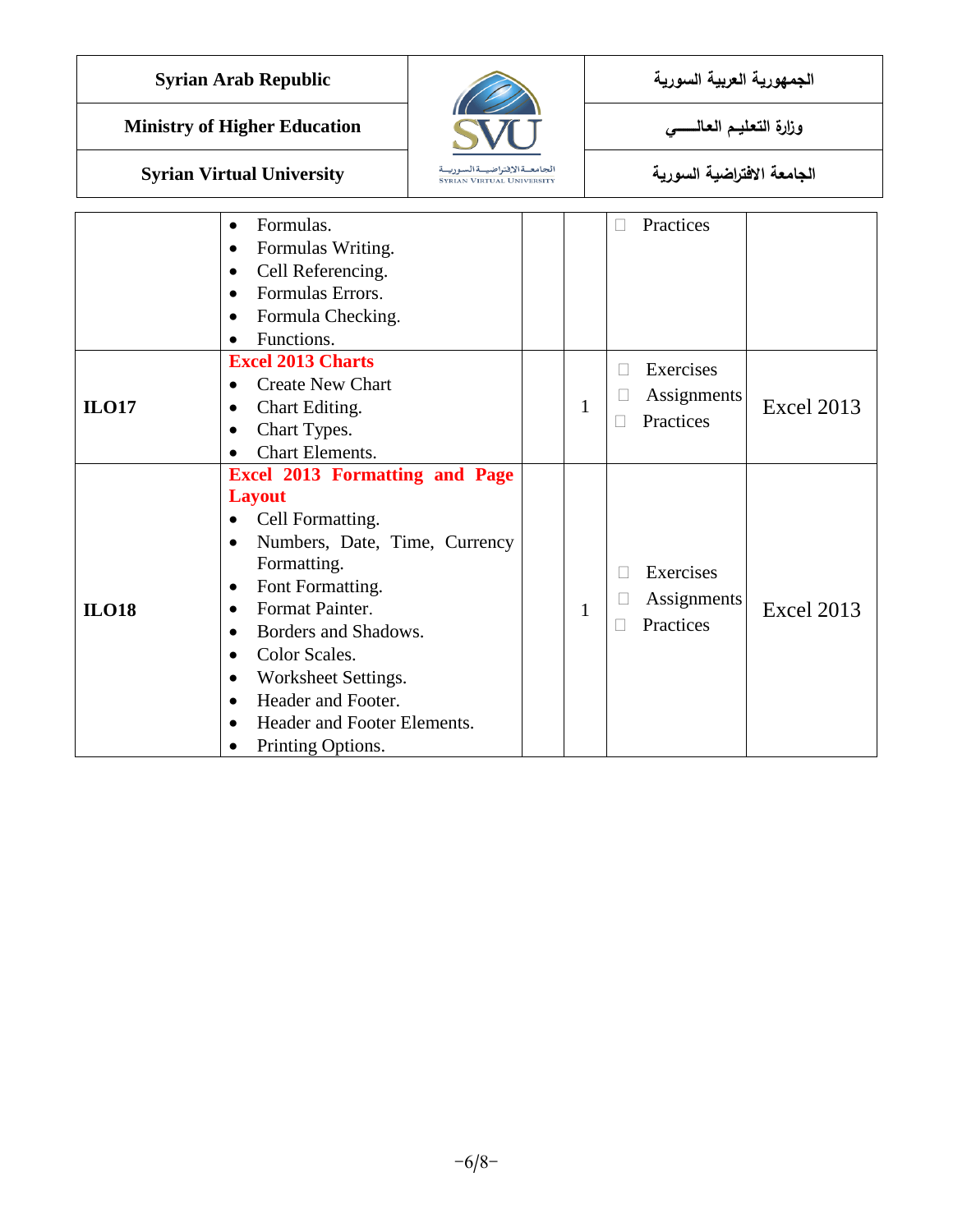| <b>Syrian Arab Republic</b> | <b>The Second Service</b> | الجمهورية العربية السورية |
|-----------------------------|---------------------------|---------------------------|
|                             |                           |                           |

**Ministry of Higher Education العـالـــــــــي التعـليــم وزارة**



**الجامعة االفتراضية السورية University Virtual Syrian**

# **6- Assessment Criteria (Related to ILOs)**

| ISC  | <sup>1</sup> Interactive Synchronized Collaboration | l iv                   |               |  | <b>R</b> nt | Reports |  |
|------|-----------------------------------------------------|------------------------|---------------|--|-------------|---------|--|
| PF2F | Presentations and Face-to-Face Assessments          | $\mathbf{D}\mathbf{W}$ | Practice Work |  |             |         |  |

|                    | <b>Inten</b><br><b>ILO</b><br><b>Resul</b> |  | <b>Assessment Type</b> |           |        |                  |            |  |
|--------------------|--------------------------------------------|--|------------------------|-----------|--------|------------------|------------|--|
| <b>ILO</b><br>Code |                                            |  | <b>ISC</b>             | <b>PW</b> | Ex     | PF <sub>2F</sub> | <b>Rpt</b> |  |
| $II 01$            | <b>Computer's Hardware</b>                 |  |                        |           | П      |                  |            |  |
| ILO2               | <b>Computer's Software</b>                 |  |                        |           | П      |                  |            |  |
| ILO3               | Networks and Internet                      |  |                        |           | П      |                  |            |  |
| <b>ILO4</b>        | Information and Communication Technology   |  | $\mathbf{L}$           |           | П      |                  |            |  |
| ILO5               | <b>Windows 7 Basics</b>                    |  |                        | П         | Г      |                  |            |  |
| <b>ILO6</b>        | Windows 7 Files and Folders                |  |                        | П         |        |                  |            |  |
| ILO7               | Controlling The Computer and Printer       |  |                        | П         | П      |                  |            |  |
| <b>ILO8</b>        | Word 2013 Basics                           |  |                        | П         | $\Box$ |                  |            |  |
| <b>ILO9</b>        | Dealing With Documents                     |  |                        | П         | Г      |                  |            |  |
| <b>ILO10</b>       | <b>Documents Formatting</b>                |  |                        | П         | П      |                  |            |  |
| <b>ILO11</b>       | Word 2013 Tables and Objects, page layout  |  | $\mathbf{L}$           | П         | П      |                  |            |  |
| <b>ILO12</b>       | <b>PowerPoint 2013 Basics</b>              |  |                        | П         | П      |                  |            |  |
| <b>ILO13</b>       | PowerPoint 2013 Formatting and Show        |  |                        | П         | Г      |                  |            |  |
| <b>ILO14</b>       | <b>Outlook 2013 Basics</b>                 |  |                        | П         | П      |                  |            |  |
| <b>ILO15</b>       | Excel 2013 Basics                          |  |                        | П         | П      |                  |            |  |
| <b>ILO16</b>       | Excel 2013 Formulas and Functions          |  |                        | П         | П      |                  |            |  |
| <b>ILO17</b>       | Excel 2013 Charts                          |  |                        | П         | Г      |                  |            |  |
| <b>ILO18</b>       | Excel 2013 Formatting and page layout      |  |                        | П         |        |                  |            |  |